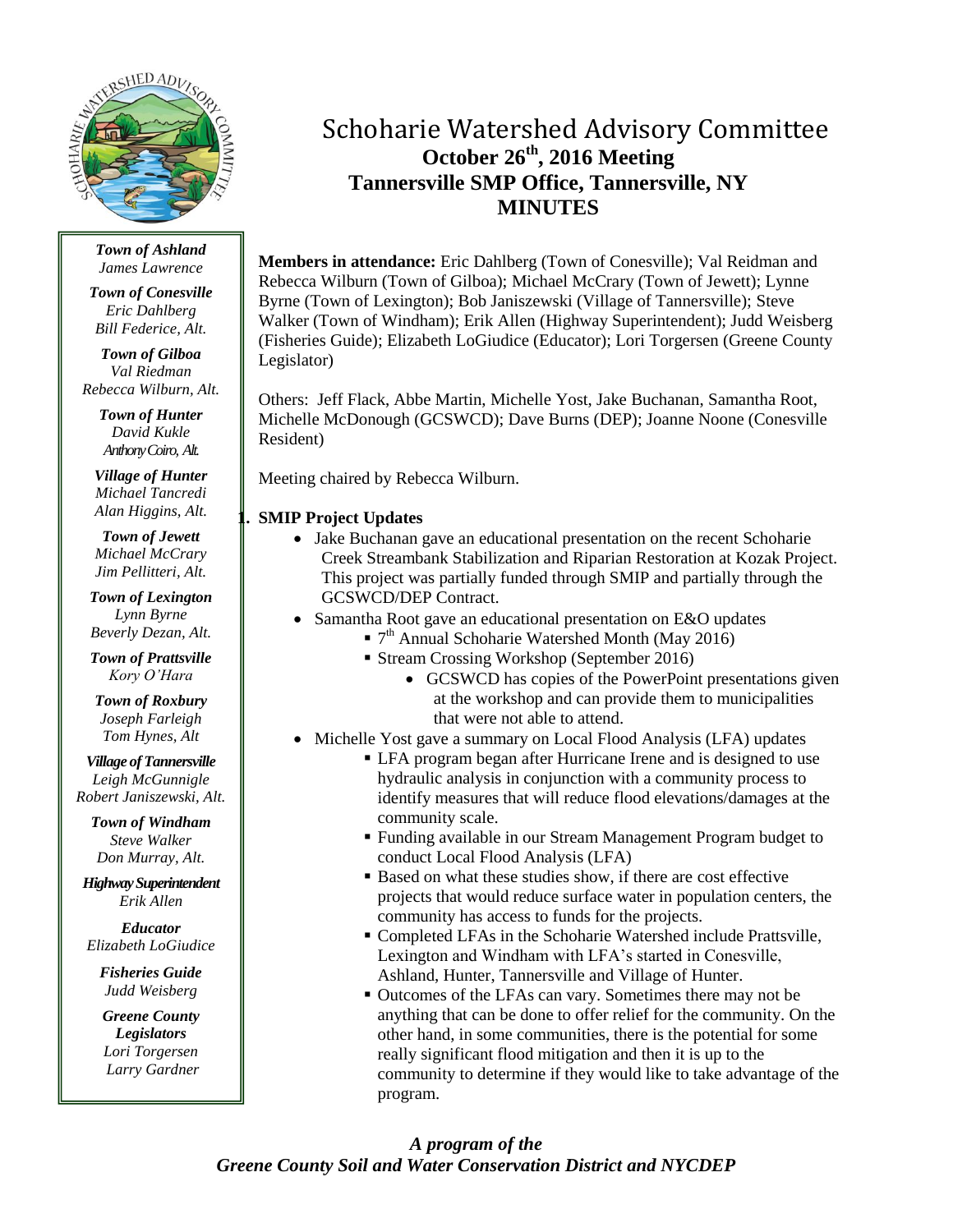- Windham, GNH relocation out of the floodway has been supported by the Town, and can be a showcase project for the Flood Hazard Mitigation program.
- SWAC has added a Flood Hazard Mitigation category to the Stream Management Implementation Program funding categories. More information may be found at http://catskillstreams.org/lfa
	- Rebecca Wilburn added that conducting Local Flood Analysis is critical for getting State and Federal matching funding.
- Abbe Martin gave a summarized presentation on two previously approved applications completed this year:
- Cranberry Road Culvert Replacement, Town of Hunter
	- The project resulted in replacement of an undersized and perched culvert that was causing up-and-downstream instability. The Town of Hunter and FEMA shared in the cost, and the GCSWCD provided construction oversight.
- Conine Recreation Field Fishing Gateway in Prattsville.
	- This project's primary goal was to improve access to the Schoharie Creek for fishing and other recreational uses.
	- The SWAC supported components of the park included signage, the material used along the streambank to prevent erosion and provide a location for fishing, the grading, tree planting and shrub clearing, and project installation.
- 2. Abbe Martin presented the budget updates:
	- **SMIP Budget Update**
		- Since the program started in 2008, there have been 13 rounds of funding with \$2,543,242.67 allocated for 57 projects. Most are complete, some are ongoing and some in process. Break out as follows:
			- Landowner Assistance (7 awards): \$1,050,000.00
			- Stormwater & Critical Area Seeding (3 awards): \$72,285.50
			- Recreation & Habitat (8 awards): \$108,379.30
			- Education & Outreach (17 awards): \$75,315.02
			- Planning & Assessment (5 awards):  $$143,259.35$
			- Highway & Infrastructure (10 awards): \$626,281.00
			- Flood Hazard Mitigation (7 awards): \$467,722.50
		- SMIP Round 14 applications were submitted by September 15, 2016
- 3. Abbe Martin presented on the following SMIP Round 14 Applications:
	- **Education & Outreach**

#### **Hunter-Tannersville Student Photography Trip**

- Funding Requested: \$600
- *GCSWCD staff recommendation to fund at the level requested.*
- **Resolution #6 of 2016 –** motion to approve request by Steve Walker, seconded by Bob Janiszewski, all present in favor. Committee approved \$600 in funding for the Hunter-Tannersville Student Photography Trip.
- **Enviroscape Watershed Education Model**
	- Funding Requested: \$900
	- *GCSWCD staff recommendation to fund at the level requested.*
		- Lynn Byrne suggested purchasing two models for use by watershed schools.
			- i. Could be a very popular request from teachers/schools.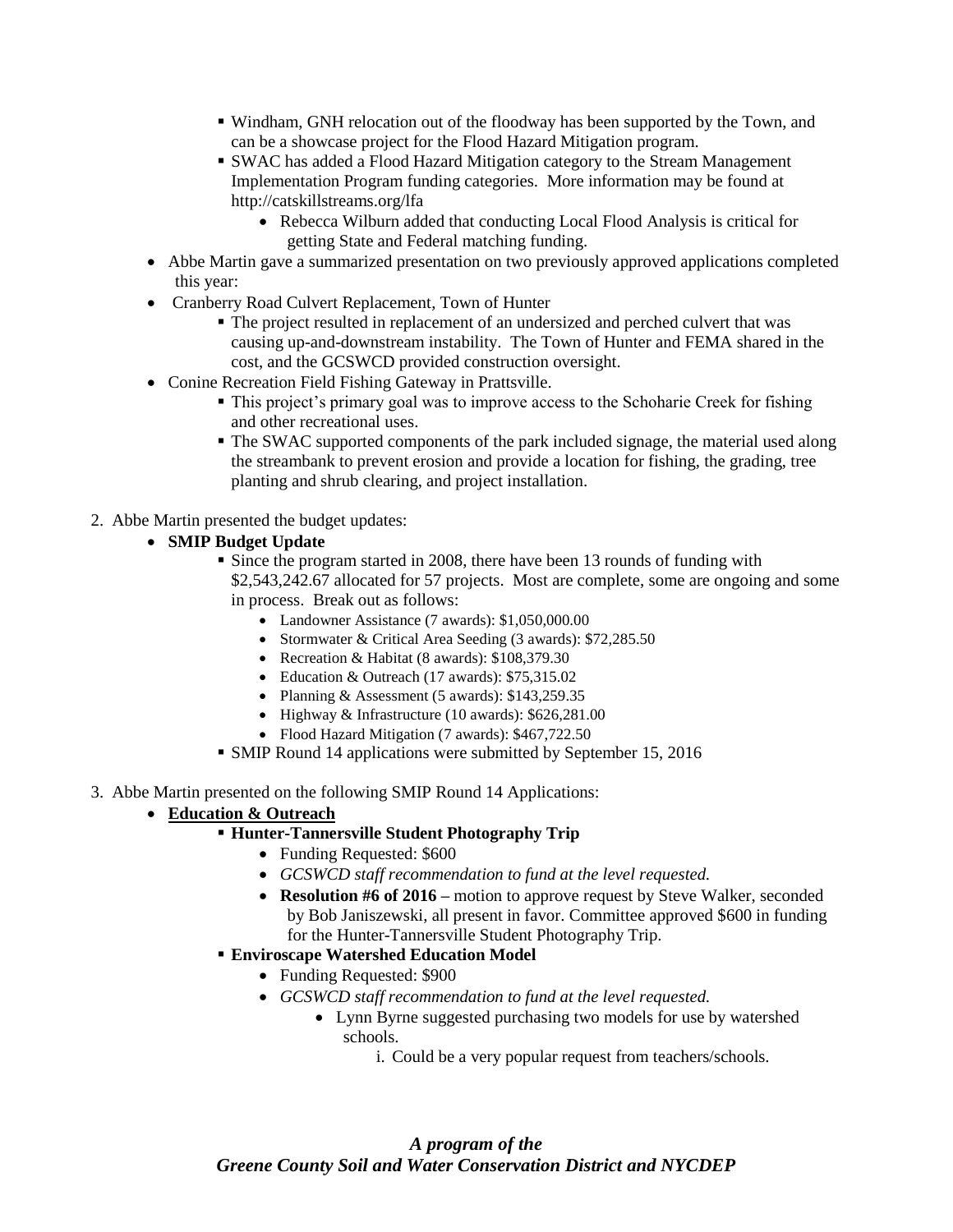- ii. Samantha Root and SWAC members agreed to see how much use the first model gets and come back to SWAC in a future round to approve the purchase of more models as needed.
- Samantha will reach out to the watershed schools ASAP to let them know that the model is available for use.
- **Resolution #7 of 2016 –** motion to approve request by Judd Weisberg, seconded by Erik Allen, all present in favor. Committee approved \$900 in funding for the purchase of an Enviroscape Watershed Education Model.

## **Landowner Assistance**

- **Rion Stream Restoration Assessment and Design**
	- Funding Requested: \$18,000
	- In-kind Contribution: \$1,000
	- *GCSWCD staff recommendation to fund at the level requested.*
	- **Resolution #8 of 2016 –** motion to approve request by Liz LoGiudice, seconded by Lynn Byrne, all present in favor. Committee approved \$18,000 in funding for the Rion Stream Restoration Assessment and Design.

## **Planning &Assessment**

- **Assessing the Effectiveness of an Economical Fish-passage Device for Perched Culverts in the Schoharie Creek Watershed**
	- Funding Requested: \$65,914
	- In-kind Contribution: \$21,971
	- *GCSWCD staff recommendation to consider the cost of the project and that there may be alternative options to lowering the cost.*
		- i. Trout Unlimited, SUNY Delhi, or SUNY Cobleskill could be involved in the project.
			- 1. We could use high school or college volunteers for tagging efforts instead of USGS staff.
			- 2. SUNY Cobleskill has a fisheries program that could be interested in this type of work.
		- ii. The main cost for this project is in the research study. The actual culvert device is \$4,834.
		- The majority of SWAC Habitat and Recreation Subcommittee are in support of the project.
			- i. Lynn Byrne, a member of the SWAC Habitat and Recreation Subcommittee, does not support the project.
				- 1. Open to support other initiatives.
				- 2. This project is very costly and experimental
				- 3. There is a lot of data from NY and VT on this device and it has worked.
					- a. Bob Janiszewski asked the question of why this is listed as a study instead of a project.
						- i. Since USGS is the applicant, their primary focus is research.
					- b. If the data already exists, it could be considered a project to install the devices without the need for the study.
	- **Resolution #9 of 2016** motion to table request by Judd Weisberg, seconded by Bob Janiszewski, all present in favor. Committee agreed to table the request for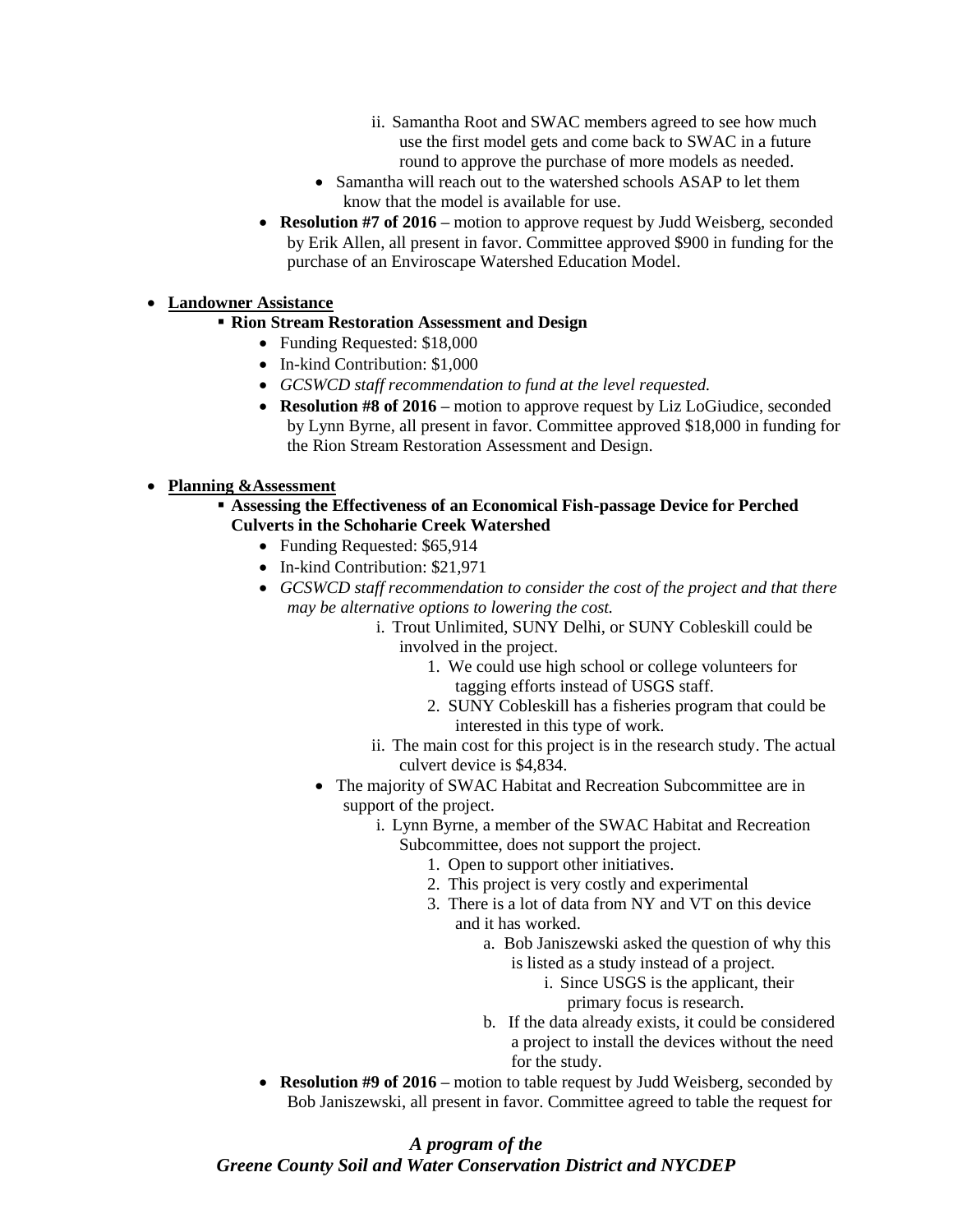the project "Assessing the Effectiveness of an Economical Fish-passage Device for Perched Culverts in the Schoharie Creek Watershed", and send it back to the Habitat and Recreation Subcommittee to consider the options above.

#### **Highway & Infrastructure**

#### **County Route 2 Culvert Little West Kill**

- Funding Requested: \$100,000
- In-kind Contribution: \$75,000
- *GCSWCD staff recommendation to fund at the level requested.*
	- Lynn Byrne asked the question about what standards Greene County Highway is required to follow for fish passage.
		- i. They must apply for permits which review aquatic passage (checked by GCSWCD and NYCDEP).
	- Erik Allen asked the question about whether or not there would be a chance of realigning the road and stream with the culvert replacement.
		- i. Yes, that is part of the process. Sometimes the culverts need to be lengthened to improve the alignment.
- **Resolution #10 of 2016** motion to approve request by Erik Allen, seconded by Steve Walker, all present in favor. Committee approved \$100,000 in funding for the County Route 2 Culvert (Little West Kill).

#### **Recreation & Habitat**

- **Windham Path – Phase 3**
	- Funding Requested: \$28,400
	- In-kind Contribution: \$166,800
	- Funding would go toward the construction of foot bridges, signage, and an educational kiosk.
	- *GCSWCD staff recommendation to work with the Windham Area Recreation Foundation (WARF) to close out Windham Path Phase 2 grant and resubmit application in next round*.
		- Application was not entirely complete. More application materials, and a new request, were submitted this afternoon with no time to be reviewed by staff or the Committee.
			- i. Map of the location of proposed bridges, kiosk and signage were requested for the Committee to review.
				- 1. Maps had been made by GCSWCD for the other two phases of the Windham Path project.
				- 2. GCSWCD is happy to continue to help with map development and support as needed for this Phase 3 project.
			- ii. According to Torgersen, the kiosk and signage will be placed on town owned land.
			- iii. It's important for SWAC to have the details about what the funding request includes and additional information, such as location, design and materials, is needed for approval of the trail and bridge.
			- iv. Lori Torgersen confirmed that the close out information from the Windham Path Phase 2 project was provided to GCSWCD as of the date of this meeting.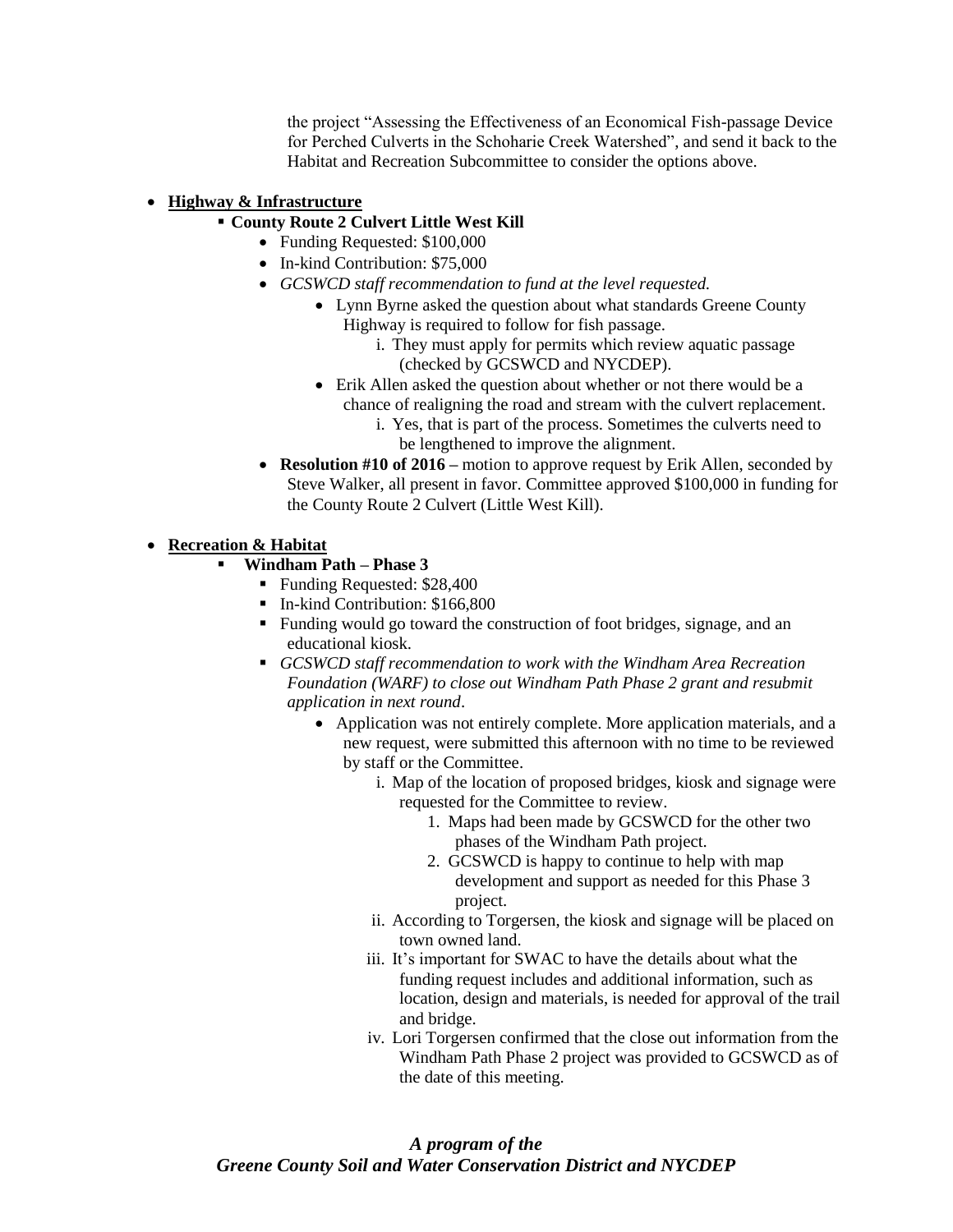- The next SWAC meeting is in April, since construction won't start before then, the GCSWCD staff can work with WARF to nail down the details for their application for Phase 3 and amend the application as necessary
- There is a \$25,000 funding cap on this category.
	- i. \$3,800 can come from Education & Outreach funding for kiosk and signage
	- ii. There is a question about whether or not this would require two separate applications if the funding is coming from two categories.
		- 1. The answer is yes, generally two applications would be needed when applying for funding from two different categories.
- SWAC could make a motion to approve \$3,800 for the kiosk (contingent on walking trail approval) and table the remainder of the funding request until another round when the complete application is ready to be submitted.
	- i. This would mean funding the development of a kiosk for a trailhead that doesn't exist and is not yet approved.
	- ii. The signage for the kiosk can be printed and used on display at the WARF February fundraiser (with appropriate acknowledgement on the display material).
- **Resolution #11 of 2016** motion to split the funding sources into two categories and approve the \$3,800 in funding for the development of the kiosk and signage now (with Education & Outreach funding) with the installation of the kiosk being contingent on the approval of the trail and table the other parts of the project until the April SWAC meeting by Michael McCrary, seconded by Bob Janiszewski, Lori Torgersen abstained, all other present members in favor. Committee approved the request for a kiosk and signage to be developed now and tabled the remainder of the Windham Path Phase 3 application until April 2017.

#### **Flood Hazard Mitigation**

- **Schoharie Corridor Local Flood Hazard Mitigation Analysis**
	- Funding Requested: \$100,000
	- In-kind Contribution: \$19,000
	- *GCSWCD staff recommendation to fund at level requested.*
		- Michael McCrary asked whether or not this category has a funding cap. i. There is no funding cap for studies.
		- There is funding available for those who have completed these studies.
- **Resolution #12 of 2016** motion to approve request by Steve Walker, seconded by Bob Janiszewski, Michael McCrary abstained, all other present members in favor. Committee approved \$100,000 in funding for the Schoharie Corridor Local Flood Hazard Mitigation Analysis.

#### **Innovative Stormwater (SW)**

- **Kaaterskill United Methodist Church Stormwater/Rain Harvesting Project**
	- Funding Requested: \$28,929 (Round 14 \$15,311; increase of \$13,618)
	- In-kind Contribution: \$14,960
	- *GCSWCD staff recommendation to fund at level requested.*